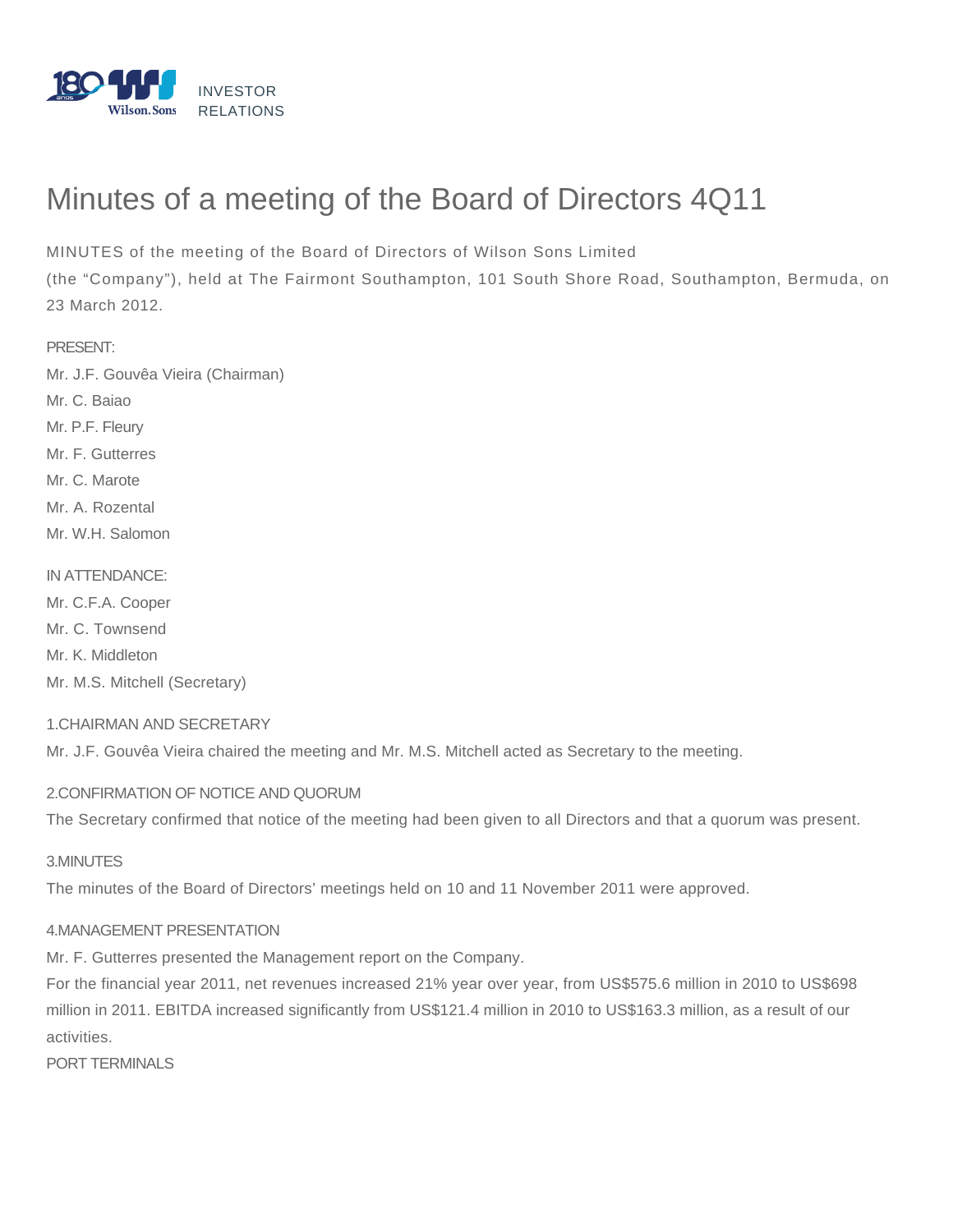Total port terminal revenue grew 19.2% from US\$228 million in 2010 to US\$271.8 million in 2011 due to better pricing, increased import warehousing and improved deep sea and cabotage volumes in the container terminals business. Container Terminals delivered healthy revenues of US\$203.5 million for 2011. Despite a weaker Brazilian Real against the US Dollar in the year, imports continued to be strong with improved revenues from warehousing. Better pricing also helped results.

Brasco revenues grew 39% for the year to US\$68.3 million compared with US\$42.9 million in 2010 as a result of solid demand from oil companies.

## TOWAGE

Towage revenues increased 7% to US\$167.4 million from US\$156.2 million as a result of higher harbour manoeuvre volumes and an increase in the average deadweight of the vessels served. Special Operations as a percentage of total towage revenues remained strong. The overall expansion in maritime activity in Brazil continues to provide the base for growth of this service.

## **OFFSHORE**

Through the 50/50 joint venture Wilson Sons Ultratug, Offshore revenue at US\$41.4 million increased 48% from the US\$28.0 million revenue earned in 2010. Revenues increased as a result of a larger fleet - two owned PSVs and five chartered AHTS were added in 2011 together with higher average daily rates for the fleet due to price renegotiation. In addition, five foreign flagged AHTS vessels were chartered from abroad to provide general support to clients in Brazil. At year end, two PSVs were in different stages of construction at the Wilson Sons Guarujá Shipyard.

## **SHIPYARDS**

Revenues, Operating Profit and EBITDA results for 2011 all increased compared to 2010 as a result of increased vessel construction for third parties. Two PSVs were delivered in 2011, while another two PSVs are expected to be launched in 2012.

## SHIP AGENCY

Ship Agency revenue increased 15% to US\$20.3 million compared to US\$17.6 million in 2010 as a result of higher overall volumes and increased average price for some services. Domestic and International shipping demand in Brazil remains strong.

## **LOGISTICS**

Revenue from the Logistics business increased by US\$38.1 million to US\$140.5 million as compared to US\$102.4 million in 2010. EBITDA increased by 86% year over year due to the strong activity at the EADI and in-house operations that either began or intensified during the period. Imports remained strong and impacted positively on the performance of the EADI Santo André Operation, the largest bonded warehouse in the state of São Paulo.

The meeting then adjourned and reconvened on 24 March 2012.

## 5.FINANCIAL STATEMENTS AND AUDITORS REPORT

The consolidated financial statements of the Company and notes to such financial statements for the financial year ended 31 December 2011 were reviewed by the Board in detail. After discussion it was: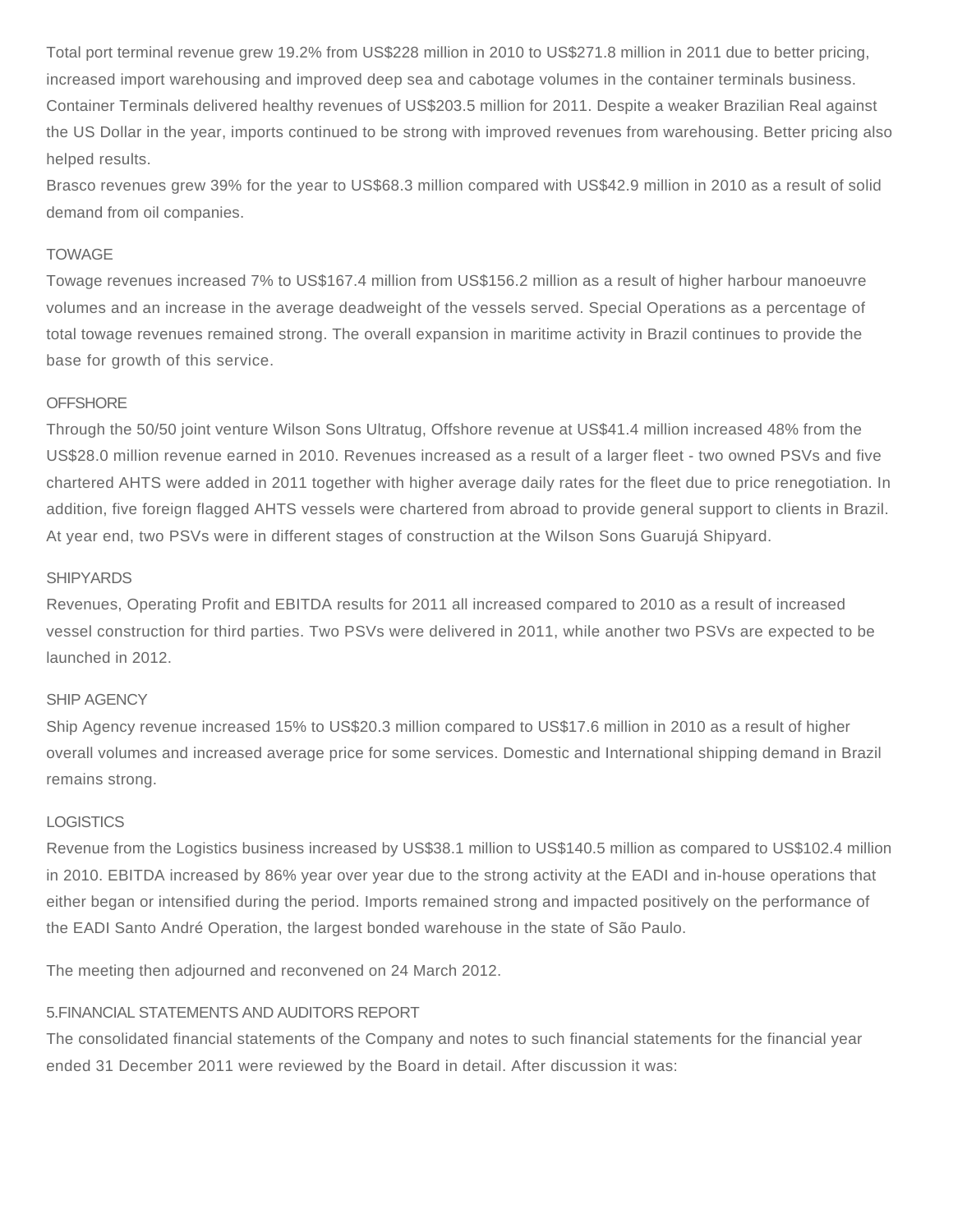RESOLVED that the consolidated financial statements of the Company for the financial year ended 31 December 2011 together with the auditor's report thereon, as presented to the meeting, be and are hereby approved for presentation to the Members at the 2012 Annual General Meeting and that any two Directors be and are hereby authorised to sign the balance sheet on behalf of the Board of Directors.

FURTHER RESOLVED that any two Directors be and are hereby authorised to execute the representation letter to Deloitte Touche Tohmatsu on behalf of the Board of Directors.

## 6.PROPOSALS FOR 2012 ANNUAL GENERAL MEETING

Notice of 2012 Annual General Meeting

The Board reviewed the draft notice of the 2012 Annual General Meeting submitted to the meeting.

After discussion, it was RESOLVED that the draft notice of the 2012 Annual General Meeting and the following proposals contained therein be and hereby are approved as proposals of the Directors to the Members to consider at the 2012 Annual General Meeting.

#### i) Legal Reserve

The Board reviewed whether any sums should be credited to the Legal Reserve pursuant to Bye-law 15.3(a). It was noted that the maximum amount referred to in Bye-law 15.3(a) had been previously set aside to the Legal Reserve. It was:

RESOLVED to recommend to the Members at the 2012 Annual General Meeting that no sums should be credited to the Legal Reserve.

ii) Contingency Reserve

The Board reviewed whether any sums were required to be set aside to meet contingencies as a Contingency Reserve pursuant to Bye-law 15.3(b). It was:

RESOLVED to recommend to the Members at the 2012 Annual General Meeting that no sums should be set aside to the Contingency Reserve.

iii) Distribution to Shareholders

The Board discussed the amount available for distribution to Members pursuant to Bye-law 15. It was:

RESOLVED to recommend to the Members at the 2012 Annual General Meeting that, pursuant to Bye-law 15,

US\$18,070,576.00 be made available for distribution to the Members at the discretion of the Board.

iv) Auditor

It was RESOLVED to recommend to the Members at the 2012 Annual General Meeting that KPMG be appointed auditor of the Company to hold office until the conclusion of the next annual general meeting at which financial statements are presented and to delegate to the Board of Directors the authority to establish the auditors' remuneration.

v) Appointment of Chairman

The Board considered the proposals, that Mr. Jose Francisco Gouvêa Vieira be nominated to the Members at the 2012 Annual General Meeting for appointment to serve as Chairman and Mr. William Henry Salomon for appointment to serve as Deputy Chairman until the conclusion of the 2013 Annual General Meeting.

(a) IT WAS RESOLVED, Mr. Jose Francisco Gouvêa Vieira abstaining from voting, that Mr. Jose Francisco Gouvêa Vieira be nominated to the Members at the 2012 Annual General Meeting for appointment to serve as Chairman until the conclusion of the 2013 Annual General Meeting; and

(b) IT WAS RESOLVED, Mr. William Henry Salomon abstaining from voting, that Mr. William Henry Salomon be nominated